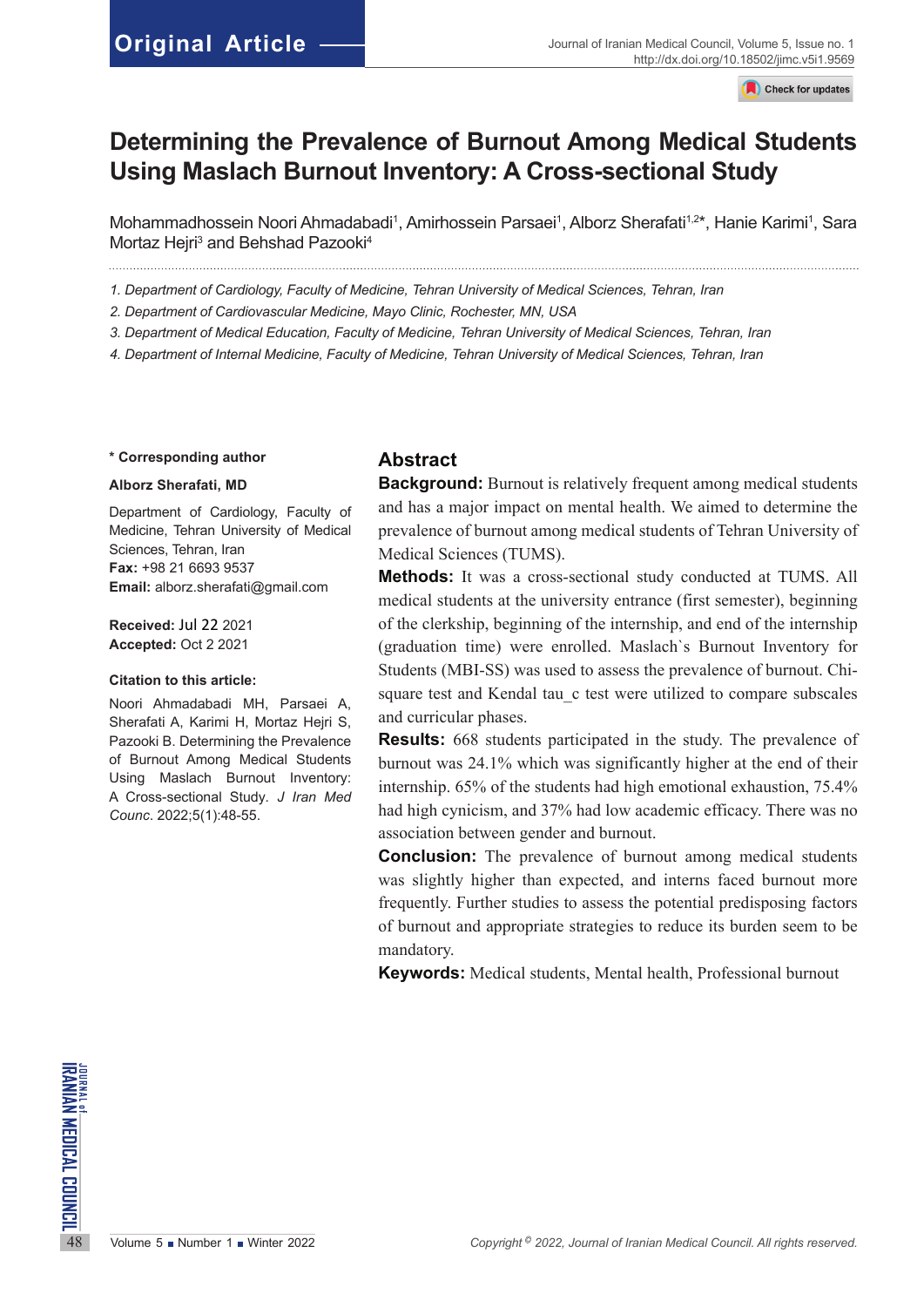# **Introduction**

Burnout has been studied in medical students as a notable subject. It is described by Maslach *et al* as a psychological syndrome with three dimensions, including emotional exhaustion, depersonalization, and reduced personal accomplishment (1). It has been reported that up to 50% of medical students face burnout symptoms in western countries (2). The prevalence of burnout among medical students is also remarkable in the Eastern Mediterranean Region (EMRO). For instance, 10-15% of medical students in Arabic countries have experienced burnout (3,4). Long duration of medical education can expose medical students to persistent psychosocial stressors, leading to these notable results (5). Other related factors include major illnesses, lack of family and friends' support, low level of support from faculty staff, lack of clerkship organization, exposure to cynical residents, and night shifts resulting in sleep deprivation (6).

Burnout has a major impact on mental health. It is associated with an increased risk of anxiety and depression (2,7). Burnout is also related to an increased chance of suicidal ideation, and recovery from burnout can reduce this risk (2,8). In addition, burnout can lead to a higher prevalence of smoking and other maladaptive behaviors, including drug, alcohol, and substance abuse (7). Burnout is also accompanied by a higher incidence of motor vehicle accidents (2). Along with its negative impact on psychological health and well-being, burnout can affect patients' care and professional career. It can result in a lack of empathy, dishonest behavior, and medical errors (2) and can lead to dropping out of medical school (7). It may also have an influence on future planning for a professional career (2).

Sciences (TUMS). The results of this study can give An electronic questionnaire was used to collect the use an insight into the burnout status among medical data. Demographic data including age and gender were students in Due to the importance of burnout and its impact on medical students, we designed this study to evaluate the prevalence of burnout among medical students studying at Tehran University of Medical Sciences (TUMS). The results of this study can give us an insight into the burnout status among medical students in different preclinical and clinical curricular phases and can assist us in further planning to reduce its burden. We used the Maslach Burnout Inventory Survey for Students (MBI-SS) questionnaire, which

is well constructed and validated for the evaluation of burnout among students (9).

# **Materials and Methods** *Participants*

This is an observational cross-sectional study performed at TUMS from January 2019 to September 2019. The doctor of medicine (MD) program at TUMS is a 7.5-year program, comprising four different curricular phases as follows: Phase 1 is concerned with basic sciences, which is the first five semesters and includes lecture-based classes, laboratory sessions, and team-based learning. Phase 2 consists of physiopathology courses (two semesters), which are lecture-based classes with subjects of internal medicine, pathology, and pharmacology. These are the preclinical phases. Phase 3 is clerkship (2 years) with internal medicine, surgery, pediatrics, obstetrics and gynecology, and elective rotations. Phase 4 is internship (18 months of clinical rotations with night shifts) where medical students are involved in patient management under the supervision of the residents and the faculty members.

The questionnaire was sent to four groups of medical students: Group 1 comprised students in their first semester (first month of university entrance at the beginning of basic sciences phase). Group 2 included students in their  $4<sup>th</sup>$  year of the program, at the beginning of the clerkship (when the learning environment is changed from classroom to hospital and clinic). Group 3 consisted of students in their  $6<sup>th</sup>$ year of the program, at the beginning of the internship (when more responsibilities and night shifts are added to their schedule), and group 4 was students upon their graduation and at the end of the internship. 804 medical students were eligible to participate in our study based on the abovementioned groups, and the questionnaire was sent to all.

## *Data collection*

An electronic questionnaire was used to collect the data. Demographic data including age and gender were asked via the questionnaire. We utilized the MBI-SS questionnaire for the assessment of burnout. MBI-SS questionnaire assesses burnout in three dimensions: emotional Exhaustion (EE), Cynicism (CY), and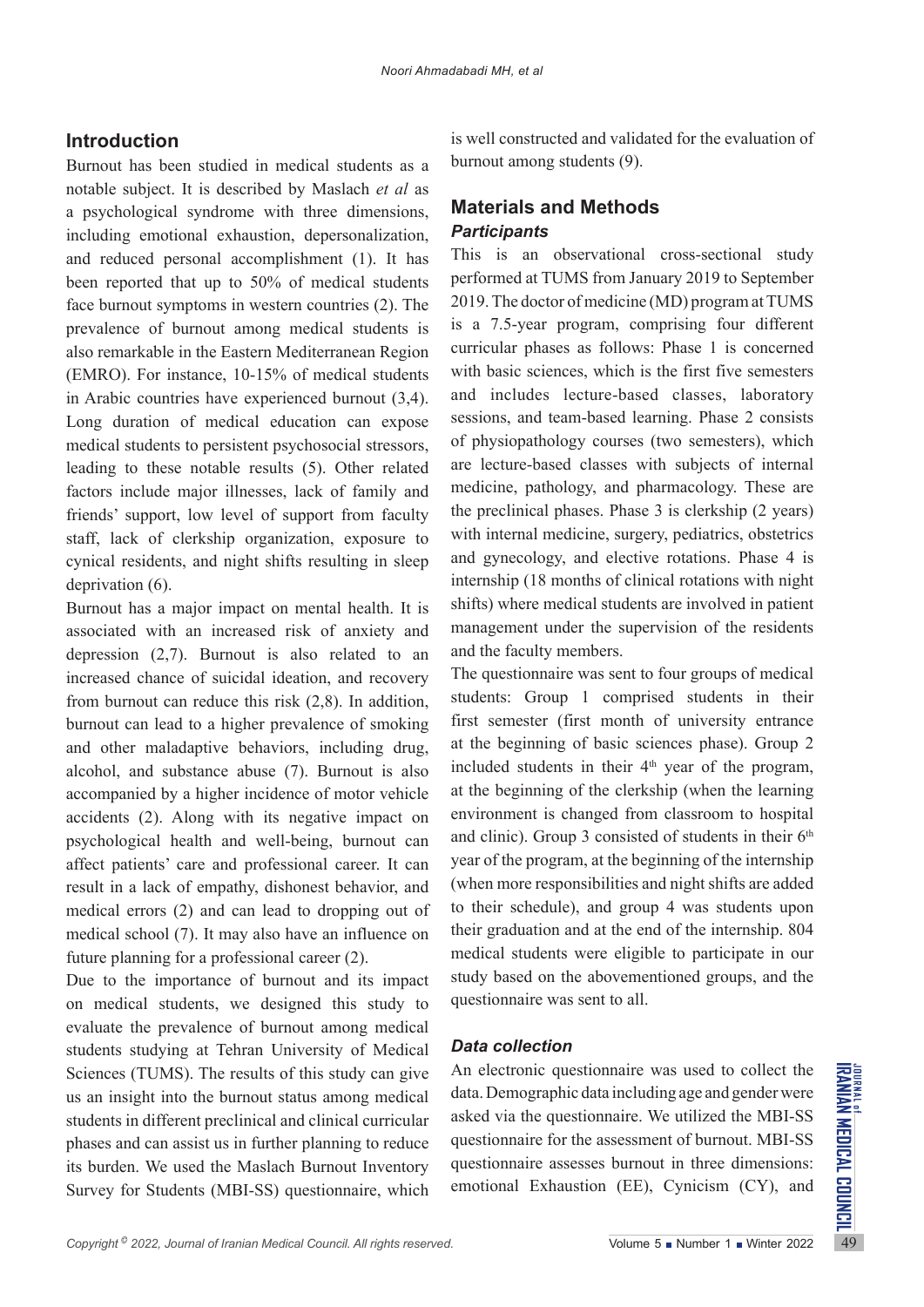Academic Efficacy (AE). The first component, "EE" is a key aspect of burnout. It is described as depletion of emotional resources. As people get exhausted, they will not be able to give on themselves at a psychological level. The next component, "cynicism" is known by negative attitudes toward academic activities and school programs. The last component, "reduced AE" is defined by the negative feeling of a person toward his/her productivity and competence. This feeling leads to a lowered sense of efficacy  $(1,10)$ .

MBI-SS is a Likert-type scale questionnaire, composed of 15 items in the three categories: 5 items for EE, 4 items for CY, and 6 items for AE. Scores are from 0 to 6: 0 is indicated for "never", 1 for "once or less in a year", 2 for "once or less in a month", 3 for "few times a month", 4 for "once a week", 5 for "few times a week", and 6 is indicated for "every day". A validated Persian translation of MBI-SS, validated by Rostami *et al* (11), was utilized. In Rostami's study, Cronbach's alpha coefficient for EE, CY, and AE were 0.88, 0.90, and 0.84, respectively which showed an acceptable internal consistency.

Based on the definition introduced by Maroco *et al* (12), we considered burnout as high score in EE (low  $= 0-9$ ; moderate  $= 10-14$ ; high  $> 14$ ), high score in CY (low = 0–1; moderate = 2–6; high > 6), and low score in AE (low  $\leq$  22; moderate = 23–27; high  $\geq$  28). Cut-offs for these three subscales (high EE, high CY, and low AE) correspond to the 66th percentile of EE, 66th percentile of CY, and 33rd percentile of AE.

A link to the online questionnaire and a message explaining the study rationale, goals, and design were sent to all the eligible participants via email and social media. It was mentioned that participation in the study is voluntary, and the questionnaire could be filled out anonymously. A reminder message was sent to all the eligible participants one week after the first message. A minimum number of 200 responses were calculated as the sample size.

#### *Statistical analysis*

**Statistical analysis**<br>
Statistical analysis<br>
The prevalence of burnout v<br>
criteria in each group of stud<br>
with frequency tables. The Ko<br>
was used for checking the norm<br>
of burnout scores in the four<br>
So<br>
Volume 5 Number 1 The prevalence of burnout with three-dimensional criteria in each group of students was demonstrated with frequency tables. The Kolmogorov-Smirnov test was used for checking the normality. The comparison of burnout scores in the four groups and by gender

was performed by the chi-square test. The curricular phases and levels of each subscale (low, medium, high) were considered as ordinal variables. Thus, a Kendal tau\_c test was performed to measure the strength of association between them. A p-value < 0.05 was considered significant. The IBM SPSS v.22 was utilized to analyze the data.

### *Ethical considerations*

The study protocol was approved by the Ethics Committee of Tehran University of Medical Sciences (code: IR.TUMS.IKHC.REC.1398.085). This project followed the ethical principles and national norms and standards for conducting medical research in Iran. All personal data were protected and kept anonymous.

#### **Results**

From 804 eligible medical students, 668 (83%) accepted to enroll in our study and filled out the questionnaire. The mean age ( standard deviation) of the participants was  $22.7$  ( $3.21$ ) years.  $332$  (49.8%) of them were male and 336 (50.2%) were female. The number of students in the four mentioned curriculum phases were as follows: 178 (26.6%) students were at the entrance to the university, 159 (23.8%) were at the beginning of the clerkship, 111 (16.6%) were at the beginning of the internship, and 220 (32.9%) were at the end of the internship.

## *Scores of the MBI-SS subscales*

The mean scores of all students in MBI-SS subscales were as follows: 25.23 **±** 6.91 for EE, 12.04 **±** 7.13 for CY, and  $18.34 \pm 8.7$  for AE. 434 (65%) of students had high EE, 504 (75.4%) had high CY, and 247 (37%) had low AE. By defining burnout as a threedimensional issue (high EE, high CY, low AE), 161 (24.1%) of the medical students enrolled in our study had burnout [\(Table 1\)](#page-2-0).

### <span id="page-2-0"></span>*Burnout and contributing factors*

The prevalence of burnout was different among various curricular phases ( $p < 0.05$ ). The prevalence of three-dimensional burnout was higher at the end of the internship in comparison to the other groups (Table 2). There was no difference in the prevalence of burnout between men and women.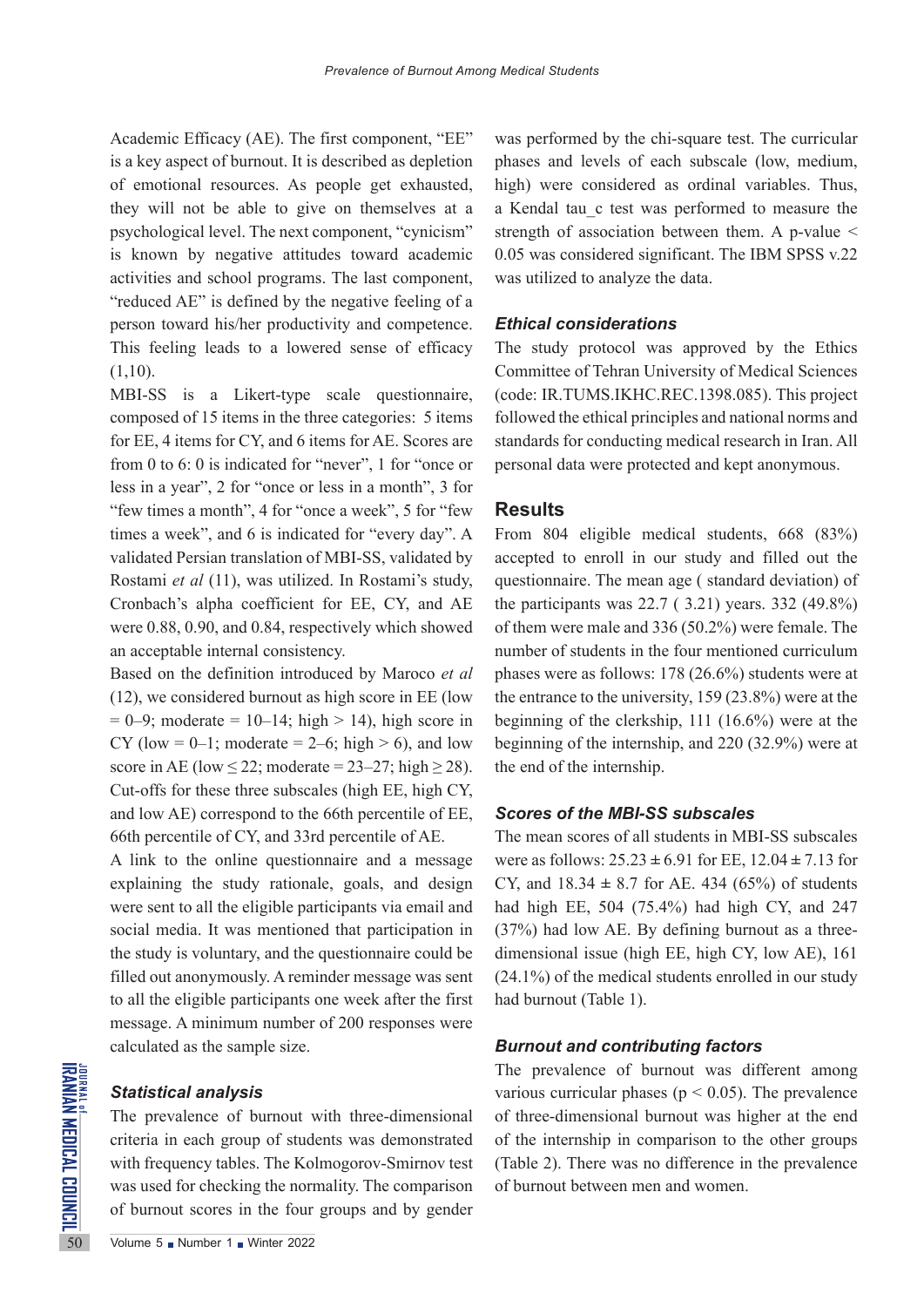|                                                                                                 |     | Participants (n = 668) |  |  |  |  |  |
|-------------------------------------------------------------------------------------------------|-----|------------------------|--|--|--|--|--|
| Scores in burnout subscales                                                                     | N   | $\%$                   |  |  |  |  |  |
| Emotional exhaustion                                                                            |     |                        |  |  |  |  |  |
| Low $(0-9)$                                                                                     | 121 | 18.1%                  |  |  |  |  |  |
| Moderate (10-14)                                                                                | 113 | 16.9%                  |  |  |  |  |  |
| High (14)                                                                                       | 434 | 65.0%                  |  |  |  |  |  |
| Cynicism                                                                                        |     |                        |  |  |  |  |  |
| Low $(0-1)$                                                                                     | 38  | 5.7%                   |  |  |  |  |  |
| Moderate (2-6)                                                                                  | 126 | 18.9%                  |  |  |  |  |  |
| High $(6<)$                                                                                     | 504 | 75.4%                  |  |  |  |  |  |
| Academic efficacy                                                                               |     |                        |  |  |  |  |  |
| Low $(22)$                                                                                      | 247 | 37.0%                  |  |  |  |  |  |
| Moderate (23-27)                                                                                | 159 | 23.8%                  |  |  |  |  |  |
| <b>High (28)</b>                                                                                | 262 | 39.2%                  |  |  |  |  |  |
| Burnout*                                                                                        |     |                        |  |  |  |  |  |
| <b>No</b>                                                                                       | 507 | 75.9%                  |  |  |  |  |  |
| <b>Yes</b>                                                                                      | 161 | 24.1%                  |  |  |  |  |  |
| *Burnout - bigh scores in Emotional exhaustion and Cynicism with low score in Academic efficacy |     |                        |  |  |  |  |  |

#### **Table 1.** Prevalence of burnout among medical students of Tehran University of Medical Sciences

\*Burnout = high scores in Emotional exhaustion and Cynicism with low score in Academic efficacy

**Table 2.** Prevalence of burnout based on curricular phases and gender in medical students of Tehran University of Medical Sciences (n = 668)

| <b>Contributing factors</b> |     | <b>No</b> |    | <b>Yes</b> |         |
|-----------------------------|-----|-----------|----|------------|---------|
|                             | N   | $\%$      | N  | $\%$       | p-value |
| <b>Curriculum Phase</b>     |     |           |    |            |         |
| Beginning of basic sciences | 142 | 79.8%     | 36 | 20.2%      |         |
| Beginning of clerkship      | 132 | 83.0%     | 27 | 17.0%      | 0.008   |
| Beginning of internship     | 81  | 73.0%     | 30 | 27.0%      |         |
| End of internship           | 152 | 69.1%     | 68 | 30.9%      |         |
| Gender                      |     |           |    |            |         |
| Female                      | 251 | 74.7%     | 85 | 25.3%      | 0.467   |
| Male                        | 256 | 77.1%     | 76 | 22.9%      |         |

**Table 3.** Correlation between Burnout Subscales and the Curriculum Phases in Students of Tehran University of Medical Sciences (n = 668)

|                                                                                       | <b>Beginning of basic</b><br>sciences |       |     | <b>Beginning of</b><br>clerkship |             | <b>Beginning of</b><br>internship |     | End of<br>internship          | <b>Correlation</b><br><b>Coefficient</b> |  |
|---------------------------------------------------------------------------------------|---------------------------------------|-------|-----|----------------------------------|-------------|-----------------------------------|-----|-------------------------------|------------------------------------------|--|
|                                                                                       | N                                     | $\%$  | N   | %                                | N           | $\%$                              | N   | %                             |                                          |  |
| Emotional exhaustion                                                                  |                                       |       |     |                                  |             |                                   |     |                               |                                          |  |
| Low $(0-1)$                                                                           | 38                                    | 21.3% | 0   | $0.0\%$                          | $\mathbf 0$ | $0.0\%$                           | 0   | $0.0\%$                       |                                          |  |
| Moderate (2-6)                                                                        | 59                                    | 33.1% | 36  | 22.6%                            | 20          | 18.0%                             | 11  | 5.0%                          | 0.325                                    |  |
| High $(6)$                                                                            | 81                                    | 45.5% | 123 | 77.4%                            | 91          | 82.0%                             | 209 | 95.0%                         |                                          |  |
|                                                                                       |                                       |       |     |                                  |             |                                   |     |                               |                                          |  |
| Copyright <sup>©</sup> 2022, Journal of Iranian Medical Council. All rights reserved. |                                       |       |     |                                  |             |                                   |     | Volume 5 Number 1 Winter 2022 |                                          |  |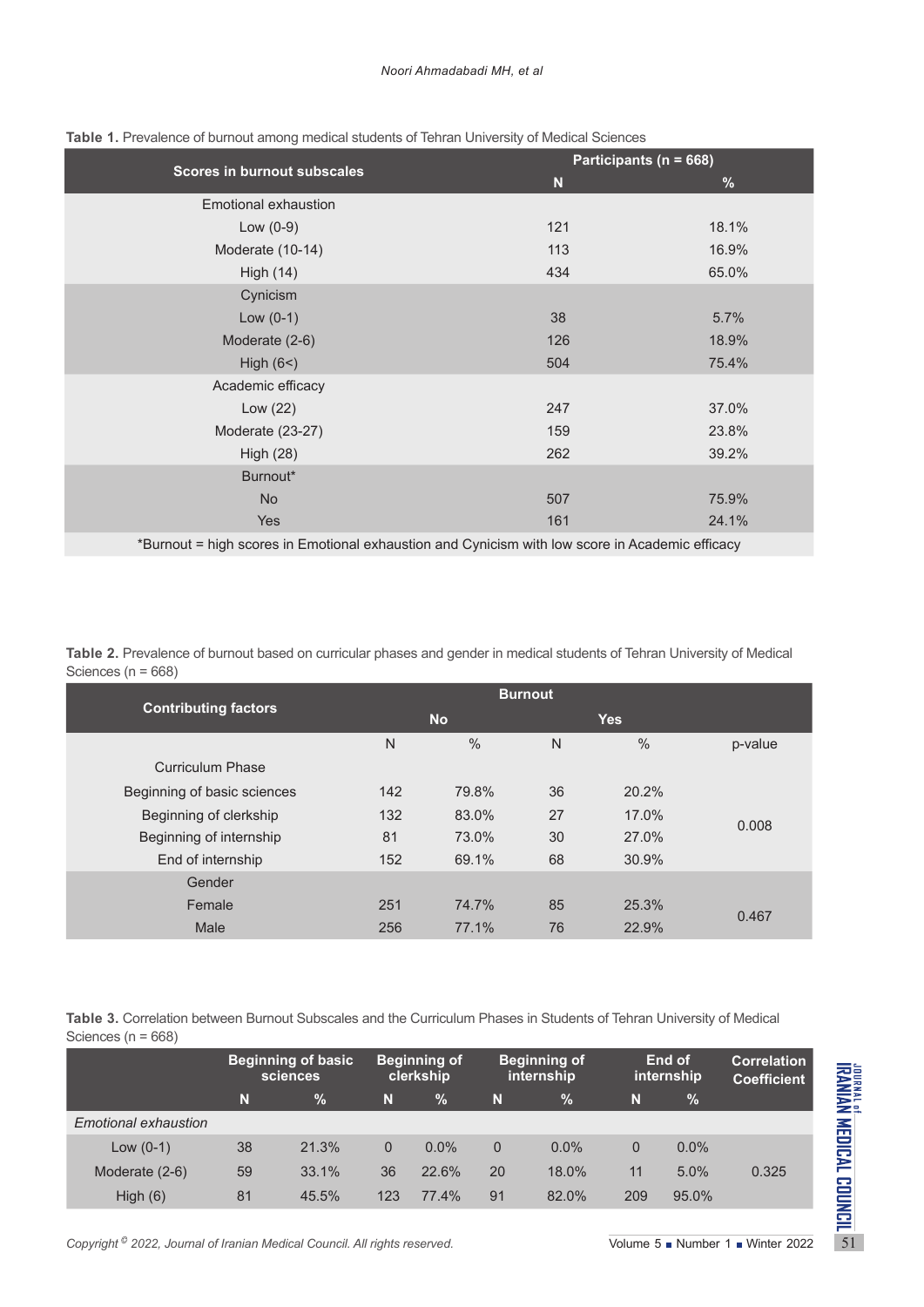| Cont Table 3      |     |       |     |       |    |       |     |       |        |
|-------------------|-----|-------|-----|-------|----|-------|-----|-------|--------|
| Cynicism          |     |       |     |       |    |       |     |       |        |
| Low $(0-9)$       | 96  | 53.9% | 12  | 7.5%  | 8  | 7.2%  | 5   | 2.3%  |        |
| Moderate (10-14)  | 37  | 20.8% | 33  | 20.8% | 19 | 17.1% | 24  | 10.9% | 0.0420 |
| High $(14)$       | 45  | 25.3% | 114 | 71.7% | 84 | 75.7% | 191 | 86.8% |        |
| Academic efficacy |     |       |     |       |    |       |     |       |        |
| High $(28)$       | 32  | 18.0% | 84  | 52.8% | 56 | 50.5% | 90  | 40.9% |        |
| Moderate (23-27)  | 38  | 21.3% | 39  | 24.5% | 22 | 19.8% | 60  | 27.3% | 0.171  |
| Low (22)          | 108 | 60.7% | 36  | 22.6% | 33 | 29.7% | 70  | 31.8% |        |

Cont Table 3

## *Burnout subscales and curriculum phases*

The number and percentage of participants with low, moderate, and high scores in each subscale of burnout are shown in table 3. There was a positive and moderately strong relationship between the curriculum phases and EE (Kendal's coefficient  $= 0.420$ , p-value  $< 0.05$ ). There was a moderate relation between the curriculum phases and cynicism (Kendal's coefficient =  $0.325$ , p-value < 0.05). The relation between the level of AE and the curriculum phases is considered weak (Kendal's coefficient = 1.71, p-value  $< 0.05$ ).

## **Discussion**

In this study, the prevalence of burnout was assessed among medical students at four different levels of the MD program using the MBI-SS questionnaire. It was revealed that 24.1% of medical students are experiencing burnout, and there are higher percentages of medical students experiencing high emotional exhaustion, high cynicism, or low academic efficacy. We also found out that the prevalence of burnout was significantly increased at the end of the internship. To the best of our knowledge, this is the first study to assess the prevalence of burnout among medical students in different curricular phases in TUMS.

students in Iran which used the<br>the prevalence of burnout was<br>Other studies in different coun<br>questionnaire showed a preva<br>(15,16). Our result shows a slig<br>compared to the mentioned stu<br>utilized less strict criteria and<br> $\$ Since there are several various definitions of burnout, it is difficult to make a good comparison between different studies. In other studies among medical students in Iran which used the MBI-SS questionnaire, the prevalence of burnout was about 16-23% (13,14). Other studies in different countries using the MBI-SS questionnaire showed a prevalence of about 10-14% (15,16). Our result shows a slightly higher prevalence compared to the mentioned studies. Some researchers utilized less strict criteria and considered burnout as a two-dimensional issue (8,17). This leads to a higher prevalence of burnout, reaching 50% among medical students. This may explain the difference in the reported prevalence of burnout among various studies. The third group of researchers defines burnout by high scores in either EE or CY (18,19). This less strict definition results in an even more different range of burnout prevalence. We used the three-dimensional criteria for the definition of burnout to have a more precise measurement.

The prevalence of burnout was remarkable in our study. Furthermore, the scores in the burnout subscales were also notable. In the total study population, the percentage of the participants with high EE, high CY, and low AE were 65, 75, and 39%, respectively. It is mentioned that burnout is more associated with learning and work environment than personal characteristics (2). The grading system plays a role in the preclinical phases (2). The high amount of study materials for exams preparation and a competitive atmosphere may lead to emotional exhaustion and low academic efficacy. Yang *et al* have noted the difficult and extensive programs and syllabus medical students face during the first years of medical school and mentioned that it takes some time for them to get accustomed to it (20). In the clinical phases, poor adjustment to the new clinical setting, unsupportive learning environment, financial concerns, and poor supervision may contribute (2). Medical students may also feel that their education is not a priority to faculty staff and they are not playing an efficient role in patient management.

The prevalence of burnout was increased in the internship and the percentage of high EE and high CY in this phase were 95% and 86%, which are remarkable. These numbers are much higher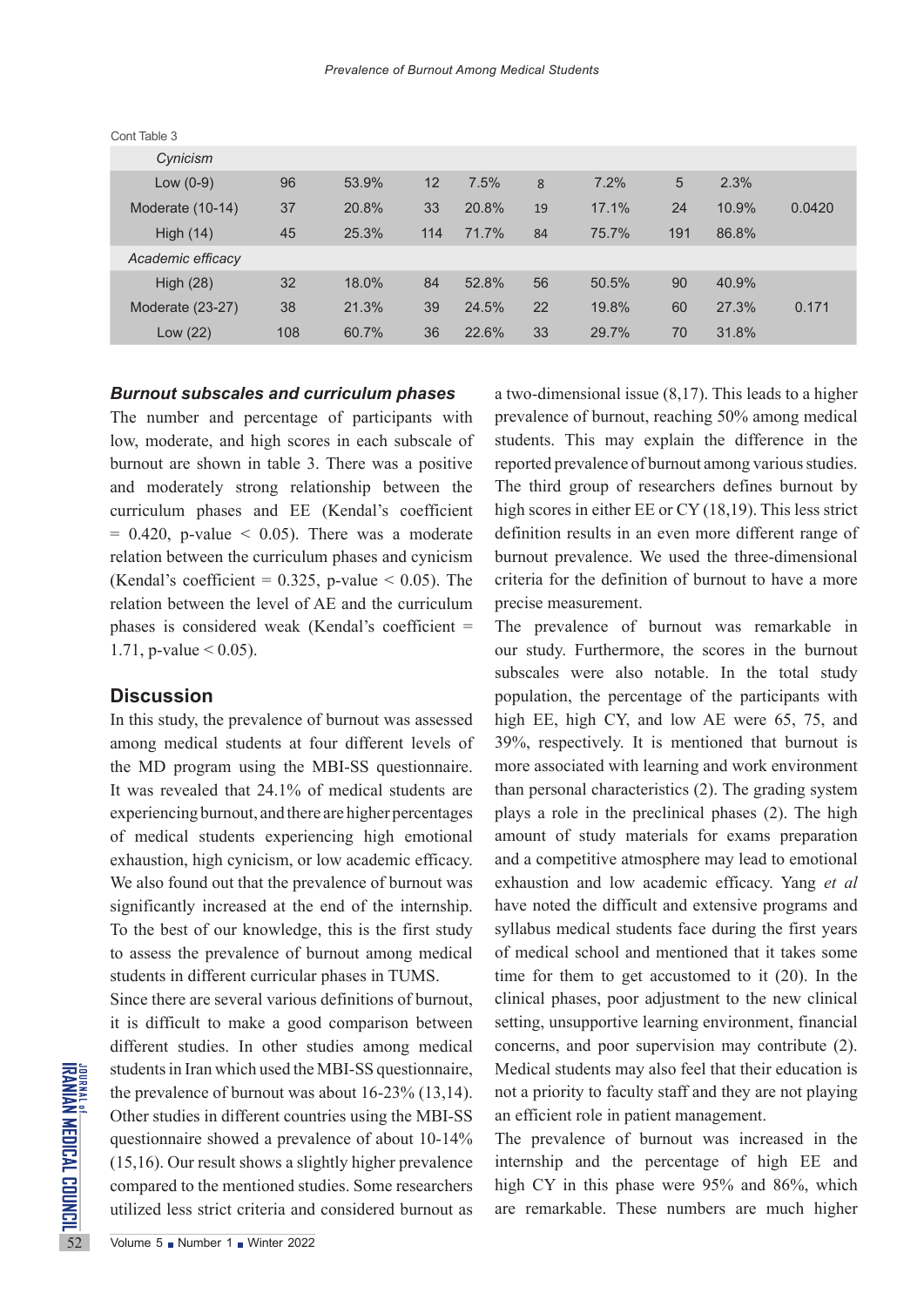compared to similar studies in undergraduate medical students (16,21). During the internship, the amount of workload and the level of stress increase. This can occur due to the responsibilities regarding patient care, limited autonomy, and long hours of hospital stay (2). It is demonstrated in a review that students who stay overnight shifts are more likely to face burnout, possibly due to the long hours they spend at the hospital and the acute cases they encounter in their shifts (6). Sleep deprivation may also play a role and can have critical consequences like impaired performance, unintentional medical errors, and mood disorders (22). Depression, anxiety, and the inability to cope with stress are also mentioned as possible contributors (23,24). Regarding the fact that the internship is the final year of studying medicine leading to graduation, concerns about the future career may be another predisposing factor. It is worth to be mentioned that medical interns are about to make a decision to participate in residency programs, and burnout may affect their choice in favor of specialties with less workload and high income rather than specialties align with their interests or skills. Also, some students may decide to quit medicine and find a job in other fields.

One considerable point in the results is a significant decrease in the AE score at the beginning of the clerkship. This time is the first exposure of medical students to the hospital and clinical programs including daily bedside visits, outpatient clinics, and learning skills along with studying for final exams. In a study conducted in Brazil, the prevalence of burnout failed to be remarkably different among curricular phases, but after a strict review of the results, a higher level of burnout was noted in the introductory clinical cycle, which is a time of transition to the clinic, first contacts with real patients, and handling new responsibilities (15). This change of environment from classrooms to clinical settings may also contribute to our result.

The focus of this study was on the prevalence of burnout among medical students at TUMS without evaluating the possible predisposing factors. However, no association was found between gender and burnout in the present study. The results of other studies are controversial in this regard. Some studies found no association similar to our result (18,25). Others showed a higher prevalence of depersonalization in males (15). The third group demonstrated that male gender is a protective factor for burnout (26), and there is a higher rate of burnout in female participants (27).

Our study has some limitations. Demographic and psychosocial variables were not evaluated for possible contributing factors. Further studies including multiple variables can help to bring more light on the underlying causes. Also, since different students were assessed in four groups, personal characteristics including the ability of resilience can confound the results. A long follow-up of the same group of students from the university entrance in the first year through the graduation and assessing burnout in multiple time points in this group can provide more accurate data.

# **Conclusion**

In conclusion, burnout is observed in approximately one-fourth of the medical students, and the prevalence of burnout is higher among medical students in the internship. Further studies to assess the potential predisposing factors of burnout, and more importantly, appropriate strategies to reduce its burden seem to be mandatory.

## **Acknowledgements**

This study protocol was approved by the Ethics Committee of Tehran University of Medical Sciences (code: IR.TUMS.IKHC.REC.1398.085)

# **Conflict of Interest**

None

# **References**

1. Maslach C, Jackson SE, Leiter MP. Maslach burnout inventory: Scarecrow Education; 1997.

**Copyright ∂** 2022, *Journal of Iranian Medical Council. All rights reserved.* Volume 5 ∎ Number 1 ■ Winter 2022<br>
Copyright <sup>®</sup> 2022, *Journal of Iranian Medical Council. All rights reserved.* Volume 5 ∎ Number 1 ■ Winter 2. Dyrbye L, Shanafelt T. A narrative review on burnout experienced by medical students and residents. Med Educ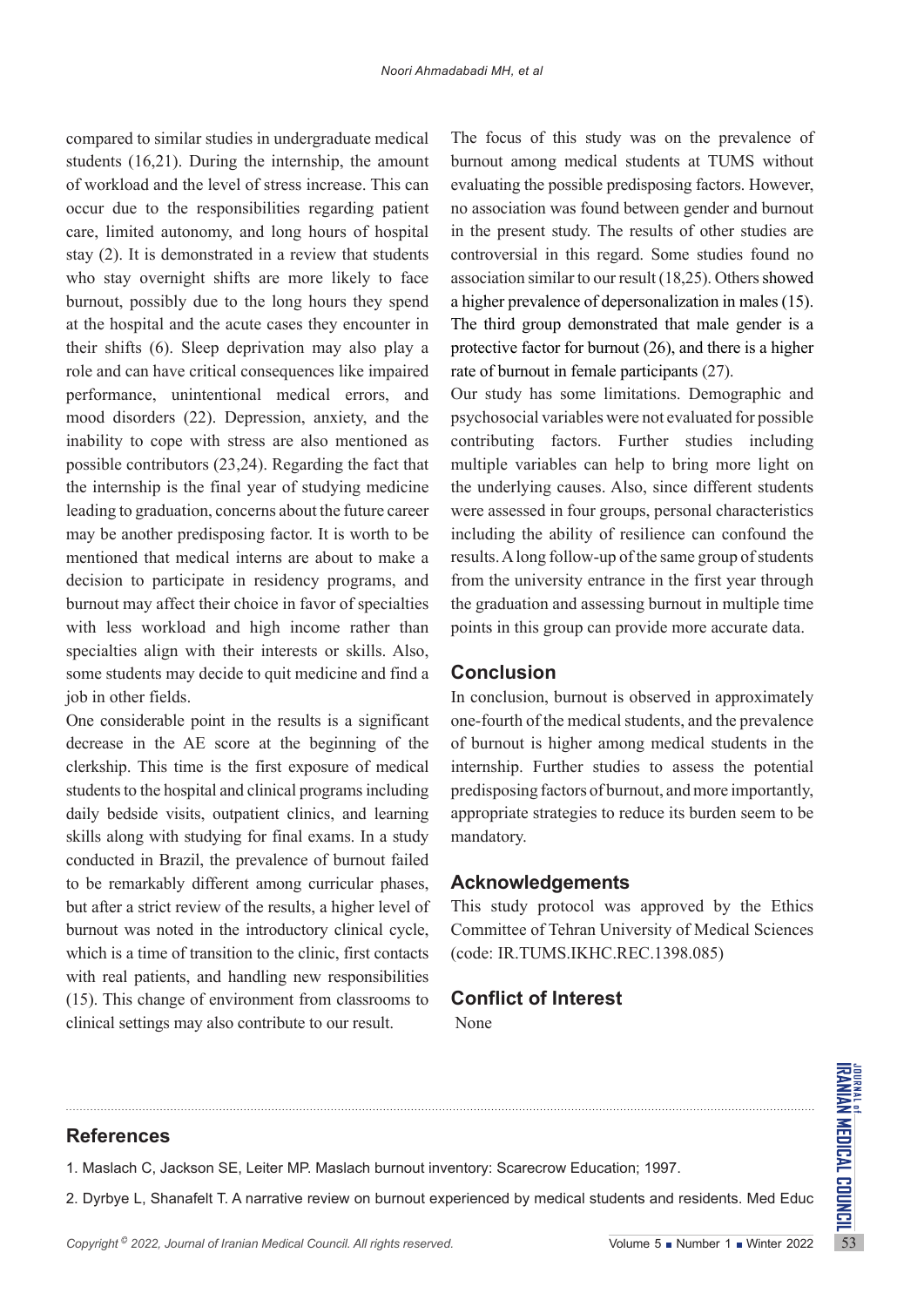2016 Jan;50(1):132-49.

3. Al-Alawi M, Al-Sinawi H, Al-Qubtan A, Al-Lawati J, Al-Habsi A, Al-Shuraiqi M, et al. Prevalence and determinants of burnout syndrome and depression among medical students at Sultan Qaboos University: a cross-sectional analytical study from Oman. Arch Environ Occup Health 2019;74(3):130-9.

4. Altannir Y, Alnajjar W, Ahmad SO, Altannir M, Yousuf F, Obeidat A, et al. Assessment of burnout in medical undergraduate students in Riyadh, Saudi Arabia. BMC Med Educ 2019 Jan 25;19(1):1-8.

5. Tarnowski M, Carlotto MS. [Burnout Syndrome in students of psychology]. Temas em Psicologia 2007 Dec;15(2):173-80. Português.

6. IsHak W, Nikravesh R, Lederer S, Perry R, Ogunyemi D, Bernstein C. Burnout in medical students: a systematic review. Clinical Teach 2013 Aug;10(4):242-5.

7. Mian A, Kim D, Chen D, Ward W. Medical student and resident burnout: a review of causes, effects, and prevention. J Fam Med Dis Prev 2018;4(4):1-8.

8. Dyrbye LN, Thomas MR, Massie FS, Power DV, Eacker A, Harper W, et al. Burnout and suicidal ideation among US medical students. Ann Intern Med 2008 Sep 2;149(5):334-41.

9. Zhang Y, Gan Y, Zhang Y. The reliability and validity of MBI-SS and academic characteristics affecting burnout. Chinese J Clin Psych 2000 (04).

10. Prins JT, Hoekstra-Weebers JE, Gazendam-Donofrio SM, Dillingh GS, Bakker AB, Huisman M, et al. Burnout and engagement among resident doctors in the Netherlands: a national study. Med Educ 2010 Mar;44(3):236-47.

11. Rostami Z, Abedi MR, Schaufeli WB, Ahmadi SA, Sadeghi AH. The psychometric characteristics of Maslach burnout inventory student survey: a study students of Isfahan University. 2014.

12. Maroco J, Tecedeiro M. Inventário de Burnout de Maslach para estudantes portugueses. Psicologia, saúde e Doenças 2009;10(2):227-36.

13. Akkasheh G, Sepehrmanesh Z, Ahmadvand A. Prevalence of burnout in senior medical students of Kashan University of Medical Sciences in 2008. Qom Univ Med Sci J 2010;4(3):37-41.

14. Mostafavian Z, Farajpour A, Ashkezari SN, Shaye ZA. Academic burnout and some related factors in medical students. J Ecophysiol Occupat Health 2018 Jun 12;18(1-2):1-5.

15. Costa EFdO, Santos SA, Santos ATRdA, Melo EVd, Andrade TMd. Burnout Syndrome and associated factors among medical students: a cross-sectional study. Clinics 2012;67(6):573-80.

16. Guthrie E, Black D, Bagalkote H, Shaw C, Campbell M, Creed F. Psychological stress and burnout in medical students: a five-year prospective longitudinal study. J R Soc Med 1998 May;91(5):237-43.

17. Dyrbye LN, Thomas MR, Huntington JL, Lawson KL, Novotny PJ, Sloan JA, et al. Personal life events and medical student burnout: a multicenter study. Acad Med 2006 Apr;81(4):374-84.

18. Galán F, Sanmartín A, Polo J, Giner L. Burnout risk in medical students in Spain using the Maslach Burnout Inventory-Student Survey. Int Arch Occup Environ Health 2011 Apr;84(4):453-9.

19. Fang DZ, Young CB, Golshan S, Moutier C, Zisook S. Burnout in premedical undergraduate students. Acad Psychiatry 2012 Jan 1;36(1):11-6.

20. Yang HJ. Factors affecting student burnout and academic achievement in multiple enrollment programs in Taiwan's technical–vocational colleges. Int J Educ Dev 2004 May 1;24(3):283-301.

**EXAMPLE 20. Yang HJ. Factors affecting<br>
Taiwan's technical-vocational compared to the SM Party<br>
31. Willcock SM, Daly MG, Tenn<br>
3 Australia 2004;181(7):357-60.<br>
22. Wolf MR, Rosenstock JB. Ina<br>
students. Acad Psychiaty 20** 21. Willcock SM, Daly MG, Tennant CC, Allard BJ. Burnout and psychiatric morbidity in new medical graduates. Med J Australia 2004;181(7):357-60.

22. Wolf MR, Rosenstock JB. Inadequate sleep and exercise associated with burnout and depression among medical students. Acad Psychiaty 2017 Apr;41(2):174-9.